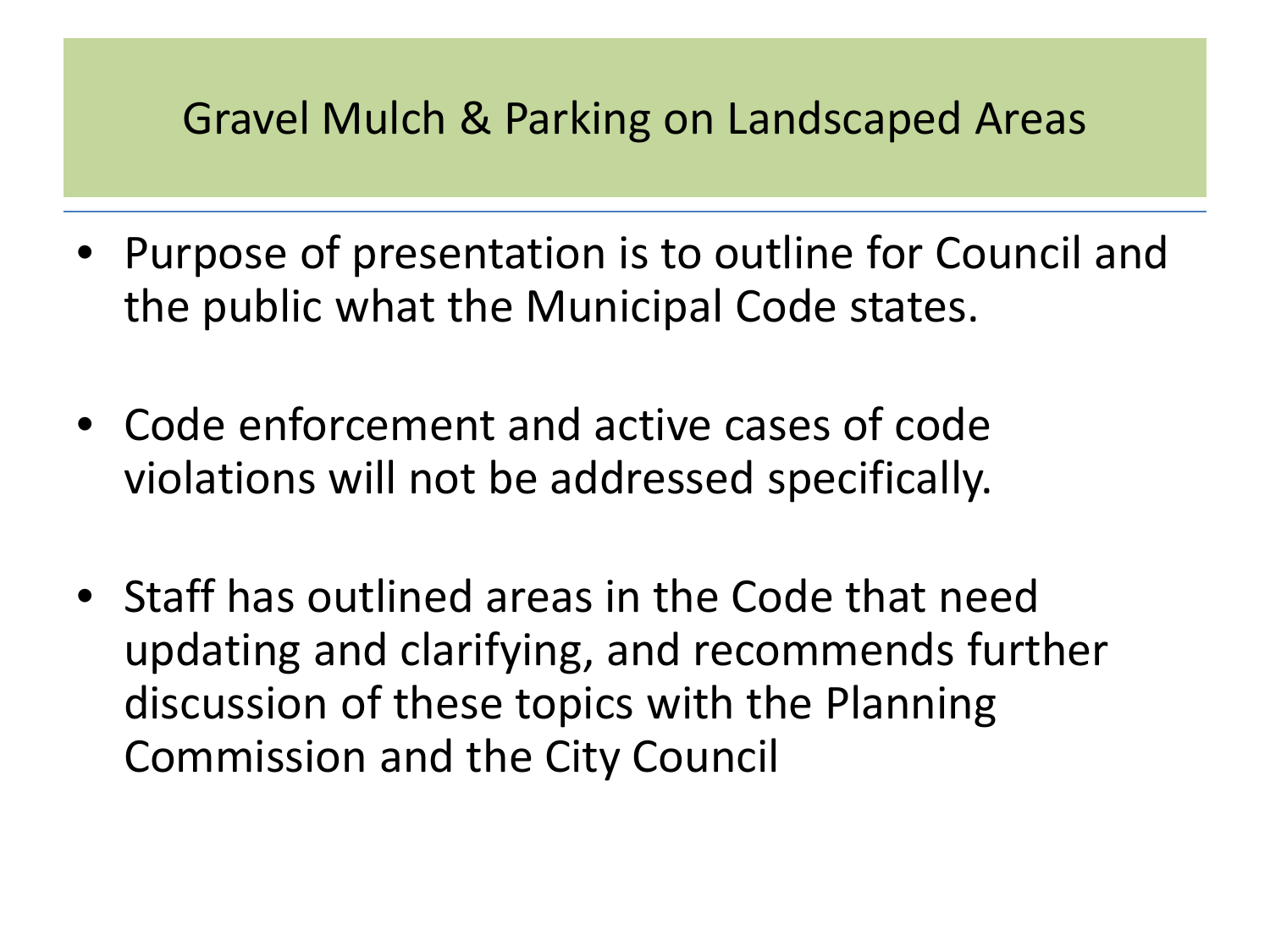## Gravel Mulch, Xeriscaping & Parking on Landscaped Areas –

#### Relating to Council Priorities and General Plan

- Water Conservation reduce outdoor water use, protect streams and waterways
	- Limits of Disturbance
	- Reduction in "bluegrass plantings"
	- Xeriscaping drought-tolerant / adapted and native species
	- Gravel in the right place and right amount
- Energy Conservation \ reduction of the Urban Heat Island effect
	- Green areas are generally cooler than paved or gravel surfaces – Green reduces building cooling demands and therefore reduces energy consumption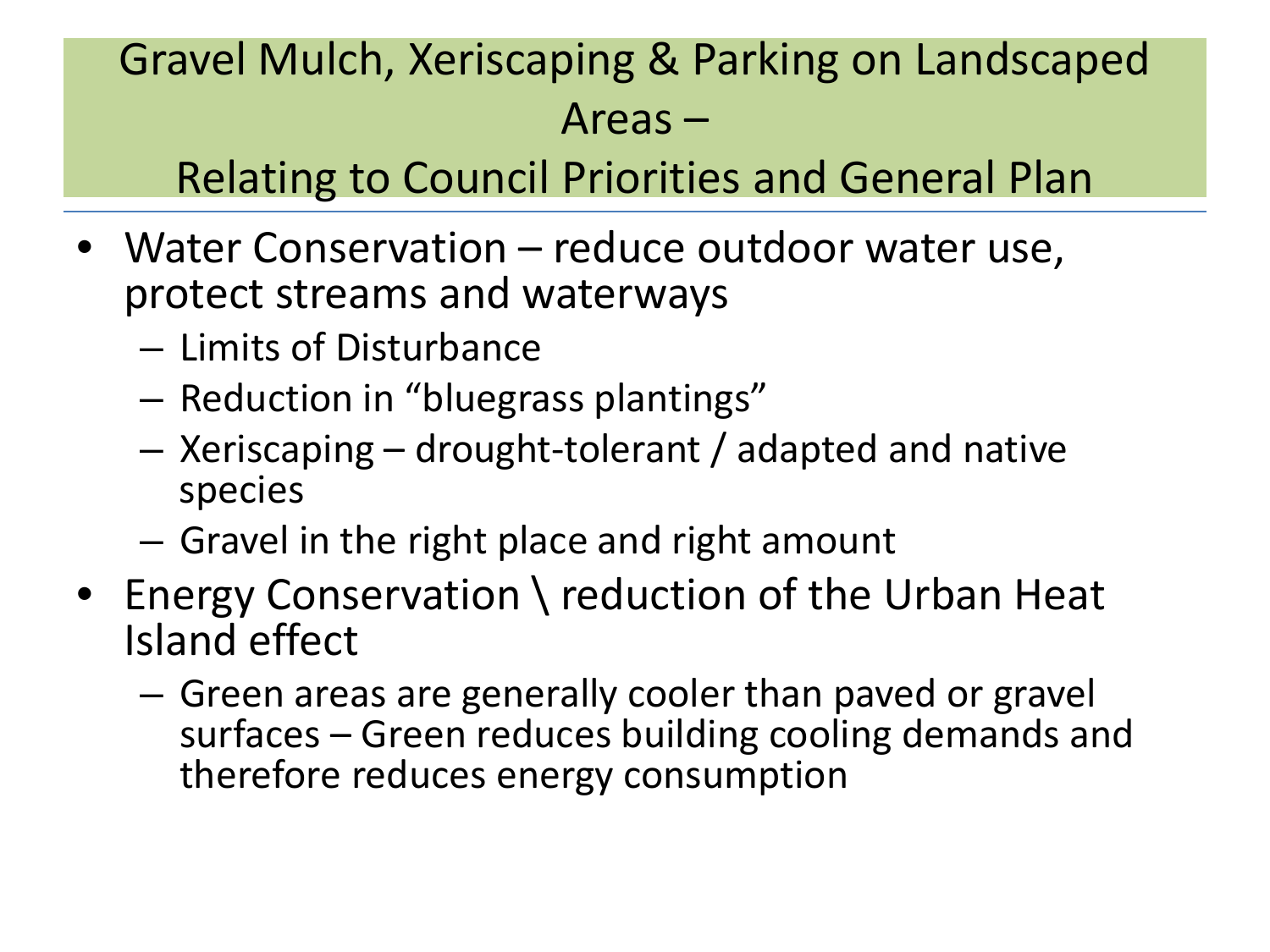## Gravel Mulch & Parking on Landscaped Areas – General **Conclusions**

- Clarify the difference between "rock" and "gravel" mulch.
- Limit and define appropriate use of gravel mulch in front and side yards.
- Maintain requirements for allowed parking areas to be on "hard" surfaces.
- Clarify the definition of "parking" vs "storage" of a vehicles or RV. Update the definition of "hard surface" is to include more acceptable options.
- Clarify the differences between Yards and Setbacks in Yards and relates to paving and parking concerns.
- Define the amount and type of gravel allowed to be used in Xeriscaping.
- Clarify restricting the proximity of gravel surfaces to surface water drainages, storm drain and gutters and roads.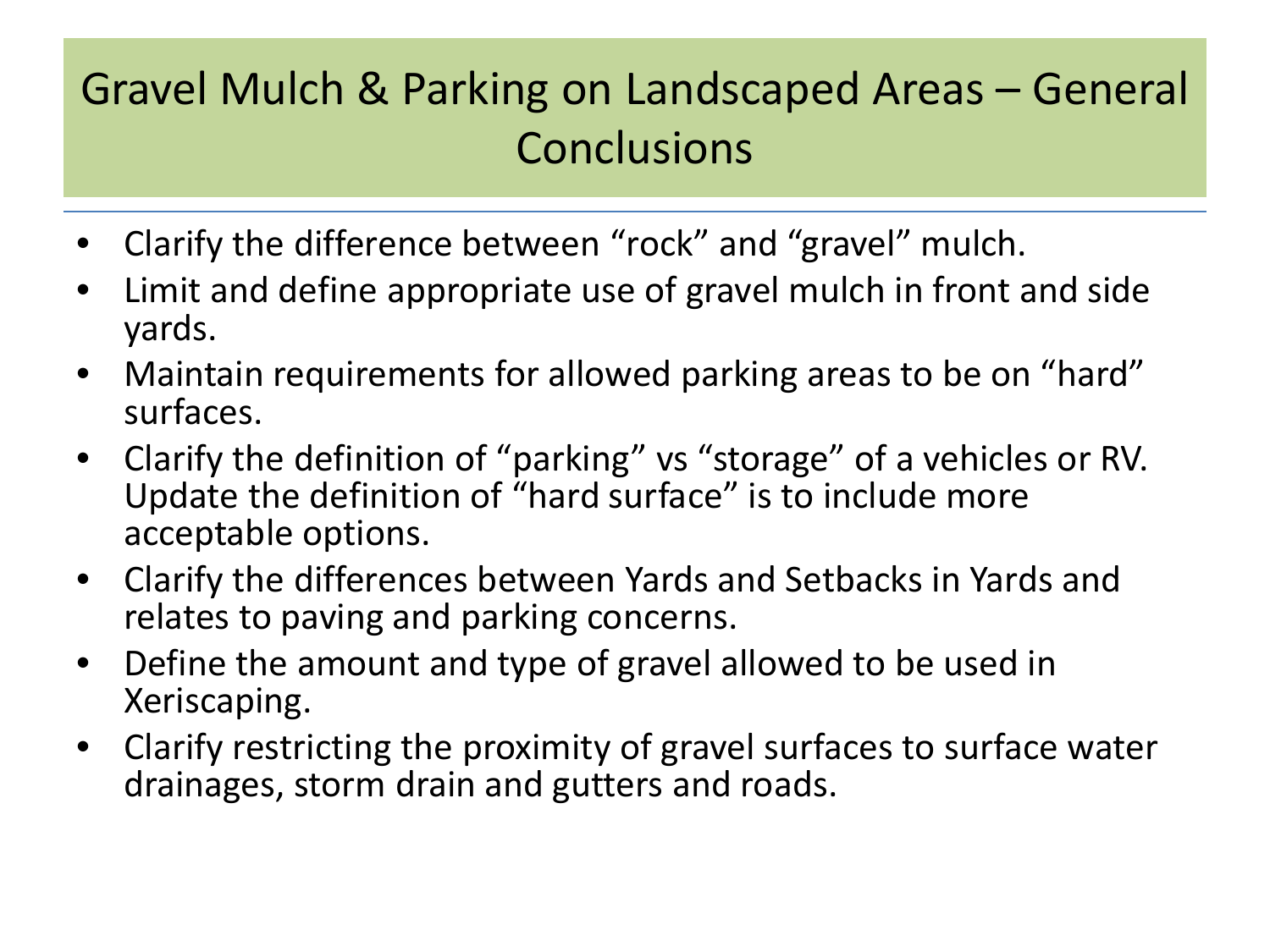## Gravel Mulch, Xeriscaping and Parking Areas - Possible **Solutions**

- Recreational Vehicles / ATV / Boats, etc.
	- Allowed in properly located driveway or Parking Area (Front Yard) meeting standards for width and setbacks
	- Must maintain 2 cars off-street parking
	- Must maintain access to garage
	- Allowed April 1 to November 1
- "Storage" parked vehicle or RV more than 30 days without movement - prohibited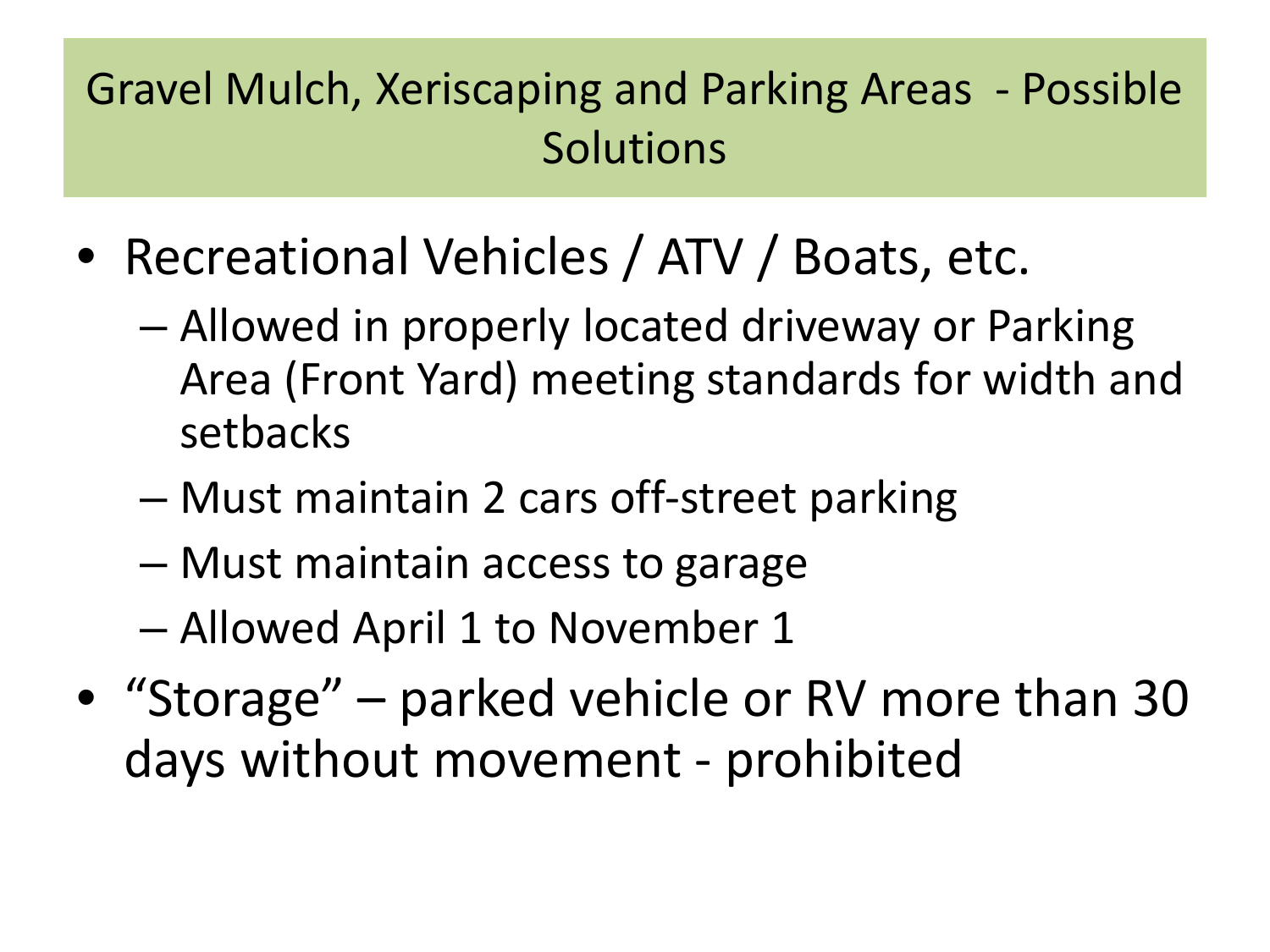#### Parking Continued

- Parking in Side Yards
	- Parking on Hard Surfaces only, pavers allowed
	- Must have 1 foot side yard setback to Parking Area
	- Parking Area to be located behind front façade of house
	- Must not block fire or utility access
	- Must be fenced or properly screened from neighbors.
	- Side yard height limit of 9 to 10 feet, (TBD)
- Other Yard Locations
	- Regulated as Accessory Structure per LMC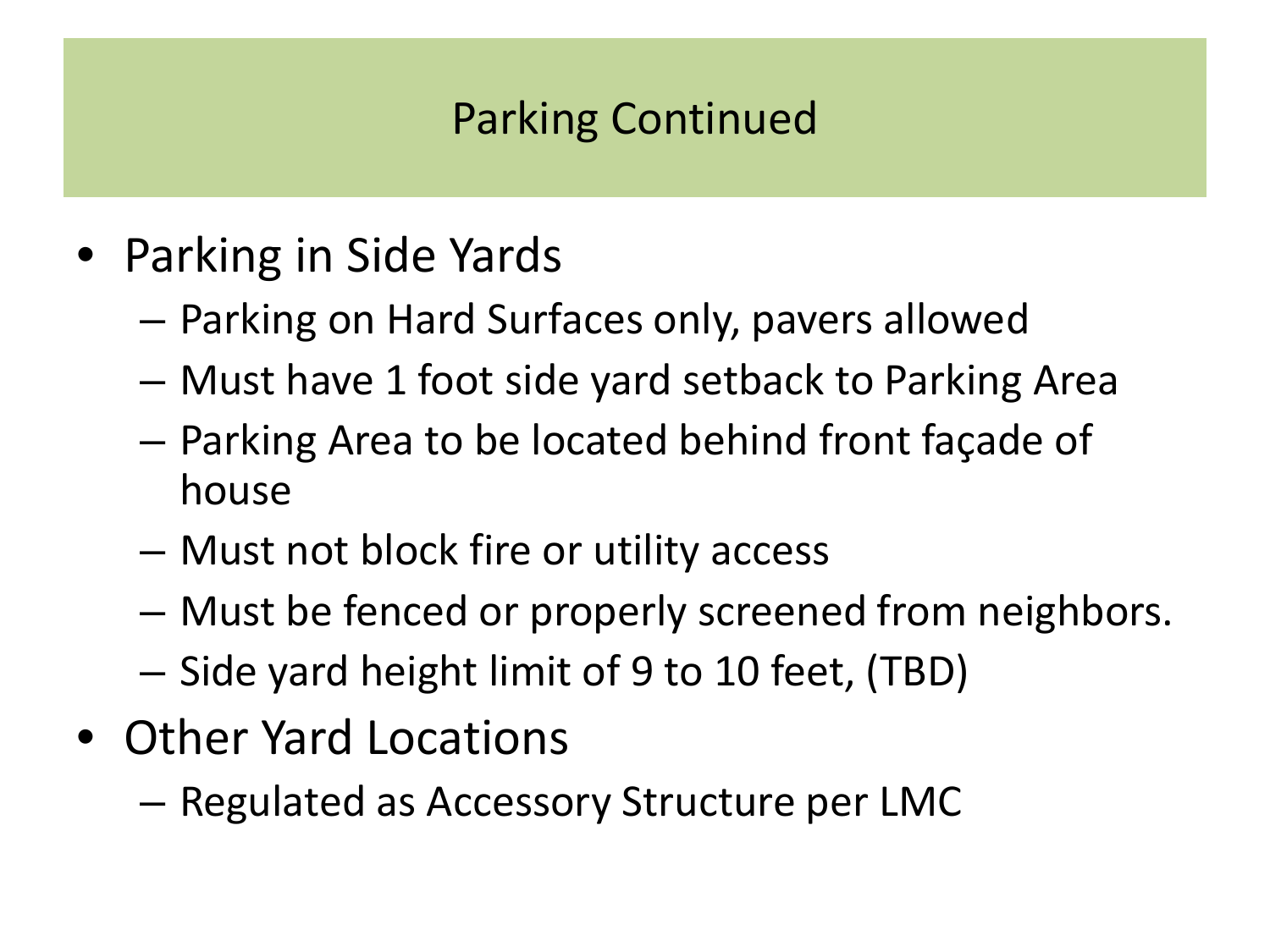# Gravel Gravitas

- Use of Gravel in Xeriscaping (2 inch minus round rock or crushed stone)
	- Prohibited in outside Limits of Disturbance areas and in areas identified for revegetation with native species
	- As part of Wildland Fire Urban Interface zone mitigations, gravel is preferred as close to homes as possible. Can be used to break of areas of ground cover up to the 50% rule.
- Rear Yards
	- Up to 50% of ground coverage as part of plant based xeriscaping
	- Must maintain 1 foot rear and side yard setback unless controlled by fence or wall
- Side Yards
	- Permitted in all Historic residential zones, may not be used for parking and only allowed in front of house as part of approved plant based xeriscaping
	- In all other zones, as approved driveways leading to approved Parking Areas must maintain current side yard setbacks.
- Front Yards
	- Up to 25% of ground coverage as part of plant based xeriscape
	- Not allowed in Right of Way
	- Not allowed for Parking
- Rock greater than 2inches diameter may be used up to 50% of ground coverage, not in Right of Way as part of plant based xeriscaping